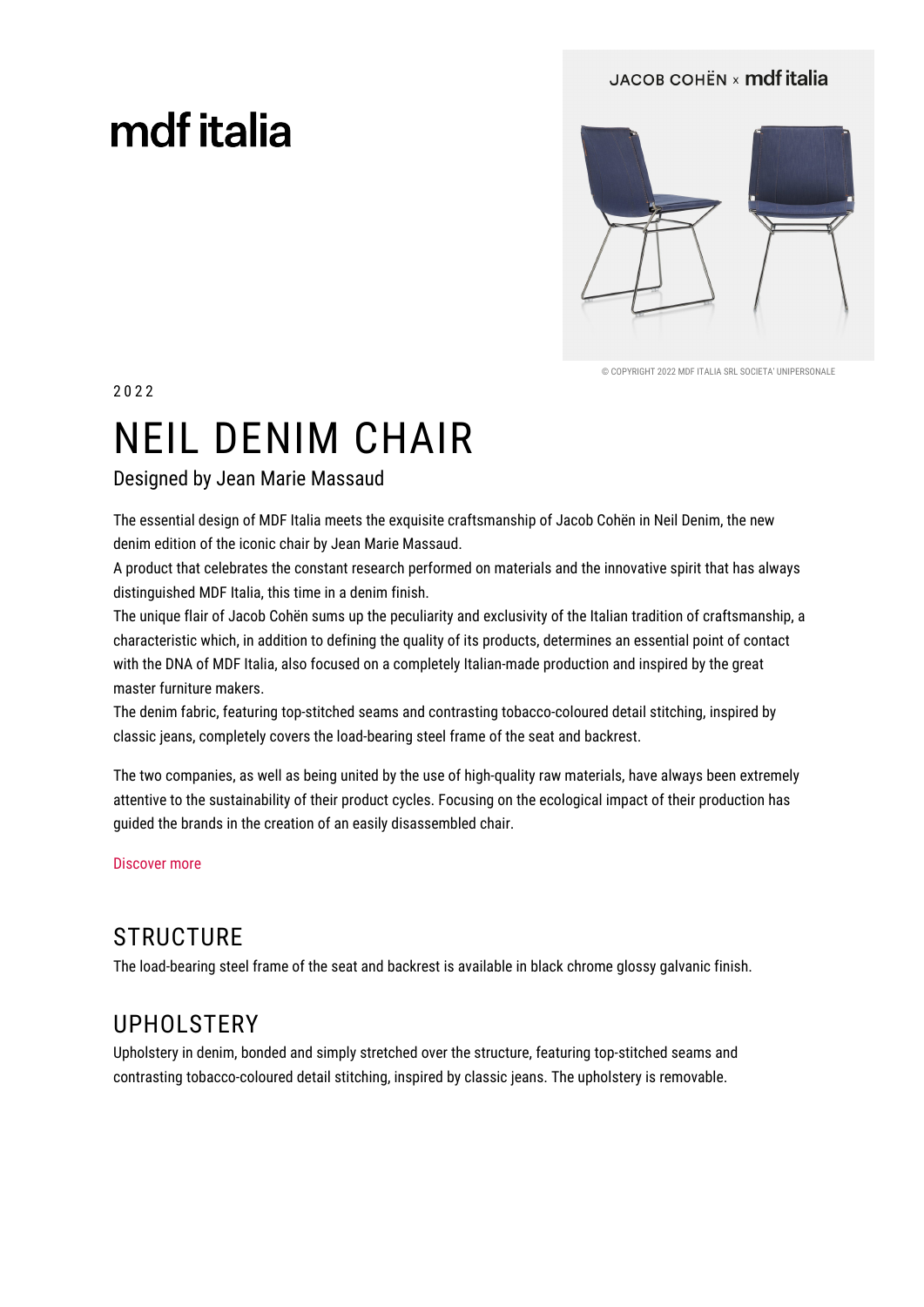



L50 D58 H80<br>seat H45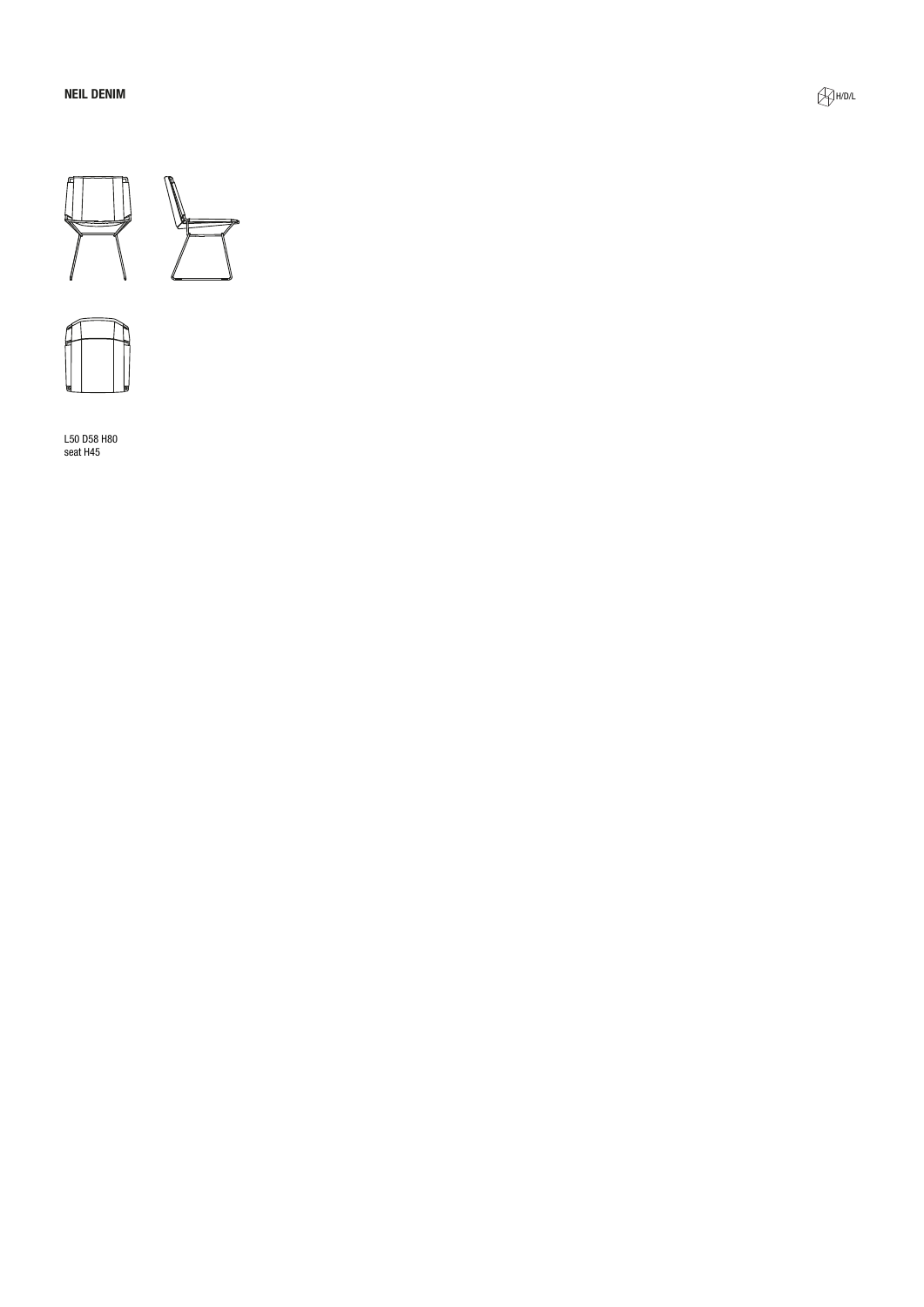## Finishing

The number in the dot corresponds to the number of colour/material finish.

Here below, in the section FINISH OPTIONS, please note all the colours of the materials used for this product.

## CHAIR

#### Structure



#### Cover



Denim